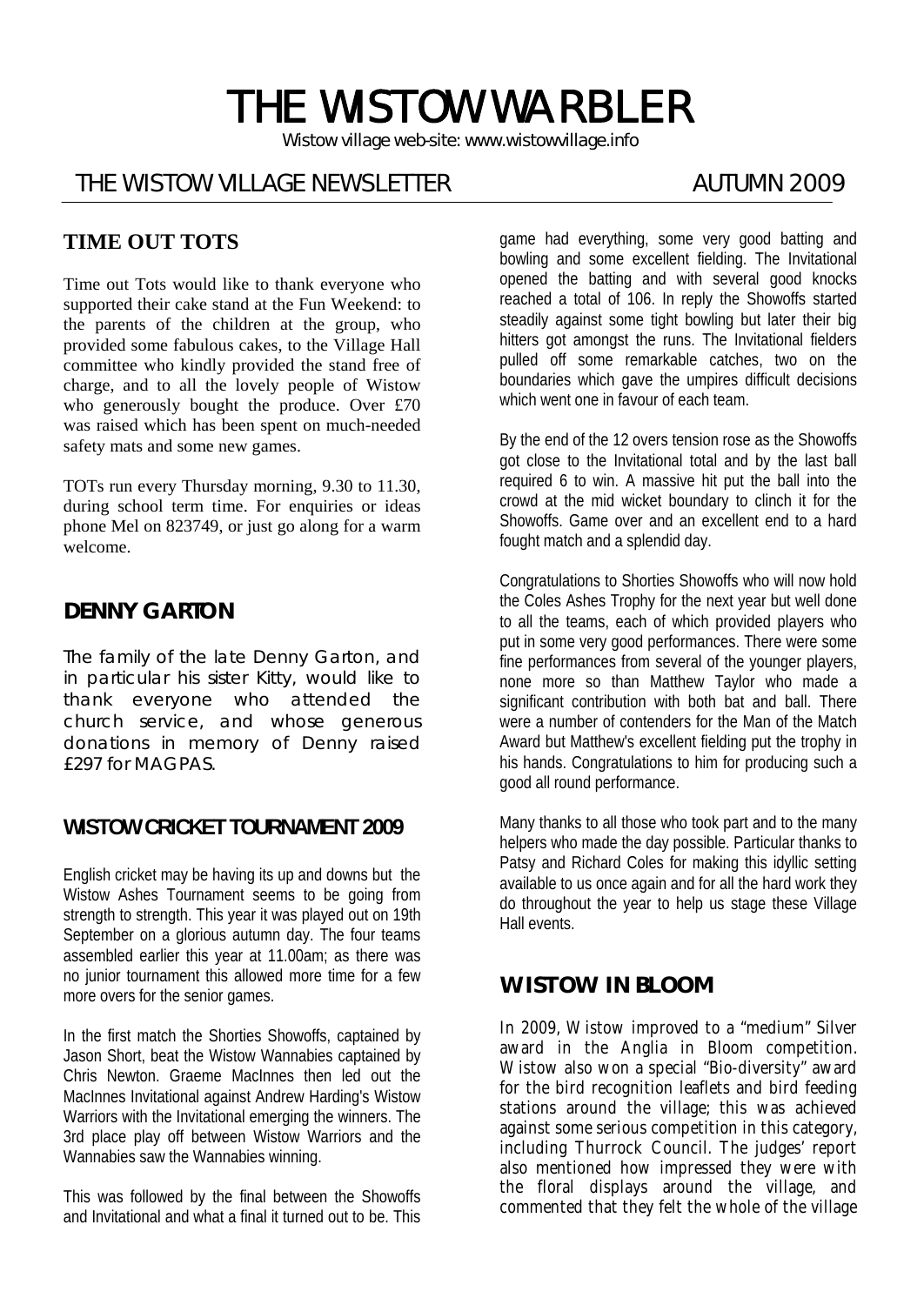environment had markedly improved over the last few years as a result if the "In Bloom" initiatives.

Sadly, however, as reported in the last Warbler, this will be Wistow's last entry. In the last issue I asked for feedback from the village; several people responded expressing regret that Wistow in Bloom was likely to fold, but no-one has come forward who is prepared to take on the job of leading the committee in the future. So, as of now, Wistow in Bloom has been disbanded.

Some assets, including a strimmer, have been donated to the Village Hall committee. It has been decided to leave the various tubs, baskets, troughs, etc in place; these will be looked after in the future by volunteers. Some already have "owners" but more volunteers would be very welcome; please contact John Dransfield (822936) or Jill Wadsworth (822541) if you'd like to take over a tub.

Finally, a big thank you to all those people in the village who have contributed in any way, however small, to our success in the Anglia in Bloom competition but, more importantly, to improving the village environment. Particularly to Pam and Henry Franklin who have put in a great deal of effort, and best wishes to them on their forthcoming move to Warboys. Incidentally, if anyone wishes to re-launch Wistow in Bloom in the future, then they should contact John or Jill for information.

# INK JET CARTRIDGES FOR SALE

Jean Duke has 5 ink jet printer cartridges for sale, all for the HP Photosmart 2575 and all unused and sealed (although 2 have had their packets opened). They consist of:- 3 X Tesco Black (H150, HP no. 336), and 2 X Tesco Colour (H140, HP no. 342). These cost £68.85 new and are offered at £25 for the five. You can contact Jean on 822848.

#### **CANCER RESEARCH EVENTS**

Cancer Research are now embarking on their winter events, starting with the Pink Party at the Three Horseshoes on October  $30<sup>th</sup>$  starting at 10am and finish at 11.45. Next event will be the Mulled Wine Evening at the village hall from 7pm to 9pm on Friday  $27<sup>th</sup>$  November, a change of date from the last Warbler edition. Posters will be displayed around the village and everyone is welcome to

join us for refreshments, sale of Christmas cards and gifts, a Christmas raffle and chance to chat and welcome the start of Christmas activities.

Carol singing will be around the Christmas tree outside the church again on Monday 14th December 2009, hopefully with some music, and starting at 6pm promptly to accommodate the younger members of the village, finishing about 7.15pm. Then there will be a warm welcome at the Three Horseshoes for mulled wine and mince pies courtesy of Julia and Gerry. Please come along as last year there was a wonderful turnout; please bring a lantern or torch to read the carol sheets. Father Christmas may also be bringing some small gifts for the good children.

# **WISTOW BRIDGE**

At last, work is about to start on renovating the bridge. According to Cambridgeshire County Council the bridge will be closed for one weekend at the end of November with work commencing on Monday 2nd November until Friday 4th December.

# **RAMSEY, WARBOYS & DISTRICT VOLUNTEER CENTRE**

Would you like to help in your local community? Have you got extra time on your hands? Do you want to make a difference? Why not become a VOLUNTEER? Volunteering is a great way to make new friends, learn new skills or impart your skills to others. It's a good way to integrate into the local community. You can give as much or as little time as you want; even a couple of hours a month will be of help.

There are all sorts of opportunities so there is something to suit everyone from 18 years old upwards. Surveys have proved volunteering is good for you, with 63% of 25-34 year olds and 62% of over 65s saying volunteering helps them feel less stressed, while 71% of volunteers who offer their professional skills and experience say volunteering helps combat depression.